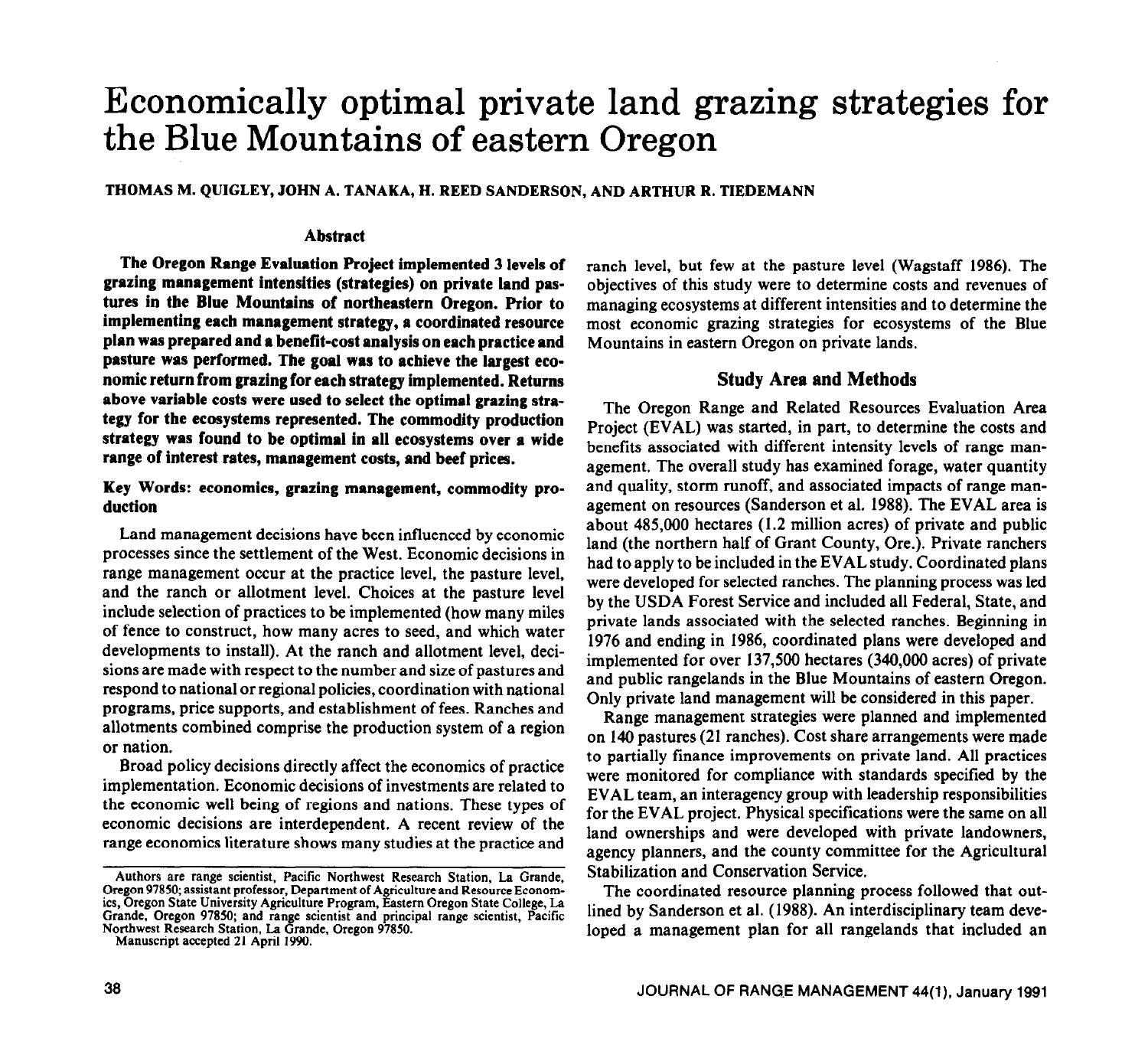1976 and 1981. Gathering and monitoring of data continued through September 1984. values were protected.

A benefit-cost approach was used in the analysis. Benefits were estimated as beef production and were converted to monetary values using an average price for beef. Costs were estimated for improvements, maintenance of improvements, and management of livestock. Benefits and costs were annualized (amortized) and the difference, net revenue, determined. The optimal strategies were defined to be those with the largest net revenue.

## **Management Strategies**

Range management intensity within a pasture was defined by management strategies (Sanderson et al. 1988). Strategies (Table 1)

#### **Table 1. Range management strategy definitions.**

| Strategy | Definition                                                                                                                                                                                                                                                                                                                                                            |
|----------|-----------------------------------------------------------------------------------------------------------------------------------------------------------------------------------------------------------------------------------------------------------------------------------------------------------------------------------------------------------------------|
| A        | Environmental management without livestock                                                                                                                                                                                                                                                                                                                            |
| B        | Environmental management with livestock<br>Goal-livestock control<br>Typical management practice—fencing                                                                                                                                                                                                                                                              |
| C        | Extensive management of livestock and environment without<br>cultural practices<br>Goal-uniform livestock distribution<br>Typical management practices—fencing, water developments,<br>access trails                                                                                                                                                                  |
| D        | Intensive management of livestock and environment with<br>cultural practices<br>Goal—enhancing forage production and uniform livestock<br>distribution<br>Typical management practices—fencing, water developments,<br>access trails, thinning, seeding, fertilization, brush control,<br>irrigation                                                                  |
| E        | Maximize commodity production with no degradation of base<br>resources and no constraining multiple use consideration on<br>private land<br>Goal-enhancing commodity production and uniform live-<br>stock distribution<br>Typical management practices—fencing, water developments,<br>access trails, thinning, seeding, fertilization, brush control,<br>irrigation |

were defined to provide a practical management perspective. Management intensity progresses from excluding livestock (strategy A) to commodity production with no environmental constraints (strategy E). Practices compatible with a strategy at a lower level are also consistent with higher level strategies; however, some practices at a higher level may not be consistent with strategies at lower levels.

The objective of strategy implementation was to achieve the largest economic returns possible. Expected costs and expected benefits were considered before implementation of practices, rather than implementing large-scale practices and analyzing the costs and benefits after implementation. Decisions were based on the expected increase in net revenues of the projects to be implemented. This objective differs from other studies of range improvement (for example, Heady and Bartlome 1977, Pope and Wagstaff 1987) where both low and high productive areas were treated and

assessment of the improvement potential for each pasture. A man-<br>a gement intensity (grazing strategy) was selected for each pasture low productive status, there would be a bias in the analysis toward agement intensity (grazing strategy) was selected for each pasture low productive status, there would be a bias in the analysis toward<br>with quidance from the private landowner. Specific practices for a poor benefit-cost ra with guidance from the private landowner. Specific practices for a poor benefit-cost ratio. Areas where forage could have been<br>the management strategy were selected and scheduled for imple-<br>increased through treatment were the management strategy were selected and scheduled for imple-<br>mentation. Each individual practice was subjected to standard ment in this study when costs exceeded benefits. Exceptions mentation. Each individual practice was subjected to standard ment in this study when costs exceeded benefits. Exceptions investment analysis (benefit-cost or net present value) prior to included treatments where all benef investment analysis (benefit-cost or net present value) prior to included treatments where all benefits could not be quantified in being included in the strategy. Practices were implemented between economic terms yet were important to the EVAL team and man-<br>1976 and 1981. Gathering and monitoring of data continued ager or owner. At all strategy levels

## **Cost Determination**

Cost accounting procedures were implemented to track the resources used to install the range practices. This included labor, equipment, and materials; for example, miles driven, hours and type of equipment used, number of fence posts, rolls of barbed wire, amount of seed applied, and so on for all resources. These were converted into dollar amounts in 1978 costs (FOB John Day, Ore.). Cost information was separated by skilled labor, unskilled labor, equipment, and material expenses for each practice type (Quigley et al. 1989, Quigley and Sanderson 1989). More than 800 individual practices were monitored.

#### Direct **and Fixed Costs**

All direct costs of implementation and maintenance of the pracces were assessed to the grazing strategy. When costs were incurred for purposes other than grazing, the separable costsmaining benefit approach (Gittinger 1982) was used to assign nly those costs of the practices that provided range benefits to the razing strategy. An additional cost allocation process was necesary to provide costs on an ecosystem basis because most pastures included more than 1 ecosystem. Benefits from a practice occurring only 1 ecosystem may spread to the entire pasture. For example, a pasture with 3 ecosystems each having one-third of the area could ave only 1 water development in the pasture. The cost associated with constructing, maintaining, and managing the single development was allocated proportionally to all 3 ecosystems contributing o grazing capacity. We totaled all grazing costs in a pasture and proportionally allocated them to the ecosystems in the pasture ased on their contribution to the total grazing capacity of the asture.

Fixed costs were neither measured nor estimated in this study. Fixed costs are those that do not vary with changing levels of production; they are important in the decision to produce or not to produce but not in the level of production (Workman 1986). It was ssumed in the analysis that the physical plant (e.g., land area, facilities) was constant over the life of the analysis. Research in Iorth Dakota shows that implementation of short-duration graz-

**Table 2. Numbers of ecosystem and pasture combinations by strategy.** 

| Total number of pastures                | 139 |
|-----------------------------------------|-----|
| Number of pastures with                 |     |
| Strategy C                              | 37  |
| Strategy D                              | 27  |
| Strategy E                              | 75  |
| Number of pastures with ecosystem       |     |
| Douglas-fir                             | 17  |
| Ponderosa pine                          | 39  |
| Larch!                                  | 6   |
| Sagebrush                               | 51  |
| Juniper                                 | 56  |
| Mountain grassland                      | 88  |
| Mountain meadow                         | 28  |
| Total number of ecosystem-pasture cells | 285 |

'Excluded **from analysis. Not enough observations across strategies.**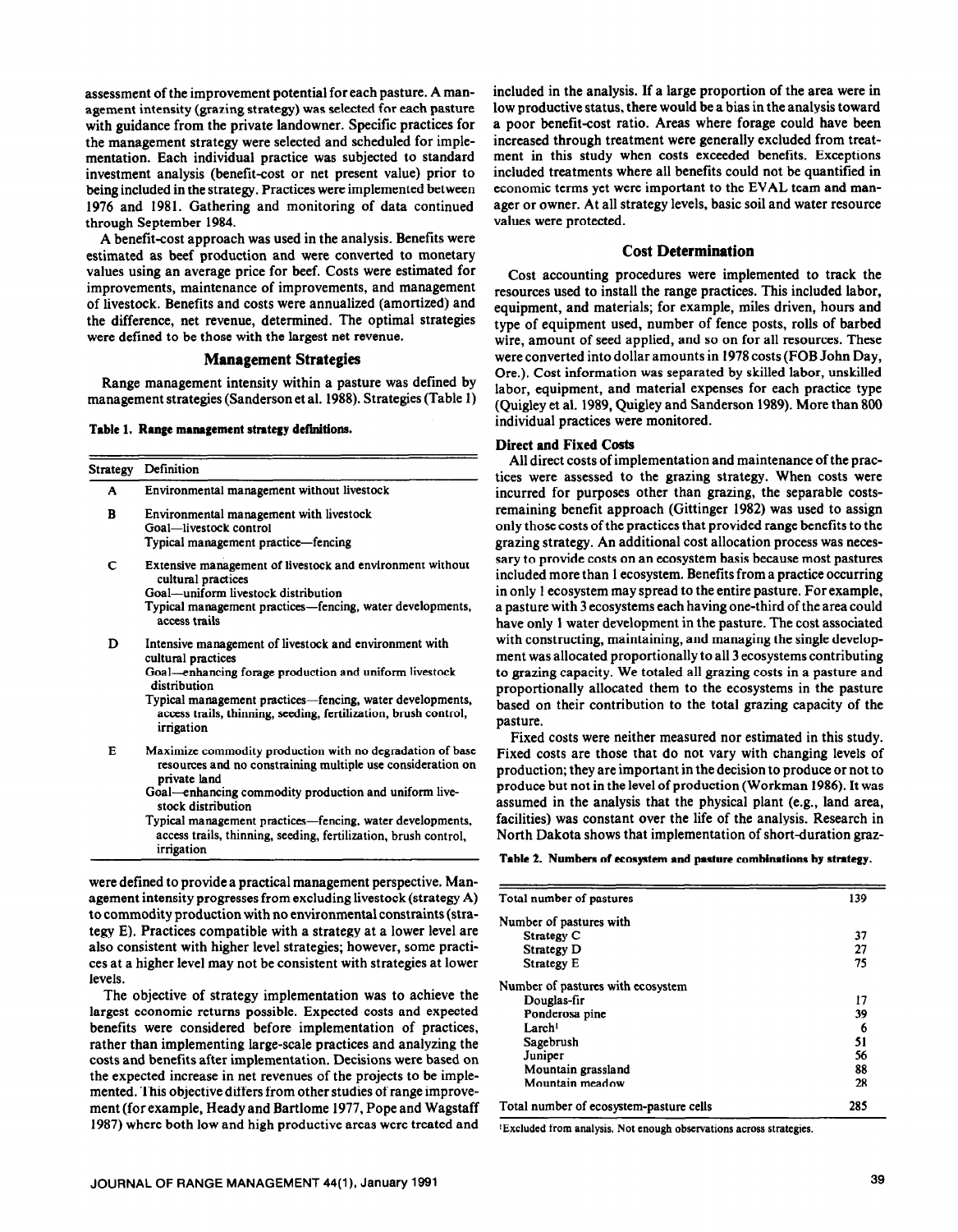ing systems on ranches increases fixed costs an average of 5% (Mack 1985). Implementing EVAL strategies involved fewer improvements than typically occur with short-duration grazing systems and would likely result in a small increase in fixed costs. Therefore, the potential bias associated with excluding fixed costs should have little effect on the economically optimal strategies of the EVAL program.

# **Management Costs**

Costs for livestock management were estimated on an AUM basis following the Oregon data reported by Obermiller and Lambert (1984). The costs included expenses for turn-out, round-up, movement, routine management, salting, feeding, veterinary services, meetings, death loss, fees, and rent. Multiplying the costs per AUM by the number of AUM's in a given ecosystem resulted in an estimate of the cost of livestock management for the ecosystems within the pasture.

## **Annualized Costs**

All costs were adjusted to 1978 dollars by using the prices-paid index (USDA Statistical Reporting Service 1987). Costs were annualized over a SO-year planning horizon at interest rates of 4,7, and 10% to determine the annual amount of money required to implement and maintain the given management strategy for 50 years and pay interest at the selected rate. All developments and improvements were assumed to have a useful life of 25 years. Each practice was considered as replaced once during the planning period. At year 25, we assumed the maintenance costs exceeded the costs of replacement and had therefore reached the end of its economic life. The selected interest rates represented estimates of the long-term real cost of capital (opportunity cost plus risk, but without inflation).

## **Benefit Determination**

Although management of rangelands can result in many market and nonmarket benefits, we chose to consider only marketable beef benefits for this analysis. Practices implemented through EVAL had more than a single purpose with benefits accruing to other resources such as wildlife, soil, and water. Although these were important considerations in implementing practices, the selection of grazing strategies at the pasture level was made on the basis of marketable beef. The procedure required estimates of grazing capacity (AUM's) and marketable beef by ecosystems within pastures.

estimated AUM capacity in a pasture to the ecosystems within that pasture. Records of actual use were obtained and forage utilization maps drawn for each pasture in the study at the end of each grazing season. The Soil Conservation Service personnel were responsible for gathering and interpreting this information. The SCS made recommendations on next year's stocking rate and the management plan was based, in part, on this information.

The AUM allocation process used ecosystem and forage utilization maps, actual-use records, personal knowledge of practices and management, and the personal experience of the team members. The total number of AUM's for each pasture was estimated and then allocated to the ecosystems represented in the pasture.

#### **Beef Production**

Beef production was simulated for yearling heifers following McInnis et al. (1986). Data related to the production of beef from ecosystems in the Blue Mountains were available for yearling heifers but not for steers (Holechek 1980). Comparisons across strategies and pastures using heifer data provided consistent results even though few ranchers run all heifers in a given pasture and heifer gains will generally be lower than steer gains. The simulation model considered the amount of forage available for consumption in each ecosystem within a pasture and adjusted it for distance to water and slope in each of 5 periods of grazing during the year. Forage requirements were determined for the heifers and compared to the adjusted available forage in each season. Results of the model were pounds of beef production per acre by ecosystem within pastures. The simulation model was used predictively to convert the number of AUM's of grazing allocated to each ecosystem within a pasture to beef production. The model was forced to equate AUM production with the AUM's allocated.

Monetary benefits of beef production were taken as the value of the product derived from the use of forage on private lands by domestic livestock. Estimates were made of the amount of beef produced on each ecosystem area within a pasture and were multiplied by the adjusted average price of beef for the United States. Beef prices were taken as the 1977-1985 average received for steer and heifer beef in the United States (USDA 1986) and adjusted to the 1978 base year (\$54.32 per hundred weight). The analysis used the average price, a 25% higher value, and a 25% lower value to test the sensitivity of optimal strategies.

# **Optimal Strategies**

## AUM **Allocation**

AUM allocation refers to the process of allocating the total

Optimal strategies were determined for each ecosystem by determining the greatest return above variable cost. Averages were

**Table 3. Stocking rate ln hectares per AUM as determined through the AUM allocation** process.

|                   |                 |                   |      | Ecosystem |                       |                    |                    |
|-------------------|-----------------|-------------------|------|-----------|-----------------------|--------------------|--------------------|
| <b>Strategies</b> | Douglas-<br>Fir | Ponderosa<br>Pine | Sage | Juniper   | Mountain<br>Grassland | Mountain<br>Meadow | Overall<br>Average |
| Strategy C        |                 |                   |      |           |                       |                    |                    |
| Avel              | 1.55            | 1.53              | 1.84 | 2.32      | 2.07                  | 0.43               | 1.83               |
| <b>SE</b>         | 0.33            | 0.18              | 0.25 | 0.18      | 0.29                  | 0.08               | 0.14               |
| n                 | 4               | 8                 | 11   | 12        | 26                    | 6                  | 67                 |
| Strategy D        |                 |                   |      |           |                       |                    |                    |
| Ave               | 1.66            | 1.25              | 1.43 | 2.22      | 1.82                  | 0.54               | 1.63               |
| <b>SE</b>         | 0.55            | 0.13              | 0.24 | 0.23      | 0.23                  | 0.19               | 0.11               |
| n                 | 4               | 13                | 13   | 19        | 16                    | 6                  | 71                 |
| Strategy E        |                 |                   |      |           |                       |                    |                    |
| Ave               | 1.37            | 1.54              | 1.31 | 1.93      | 1.22                  | 0.30               | 1.31               |
| <b>SE</b>         | 0.30            | 0.19              | 0.23 | 0.19      | 0.15                  | 0.06               | 0.09               |
| n                 | 9               | 18                | 27   | 25        | 46                    | 16                 | 141                |

'Aw q avenge; **SE = standard error of mean; n =** sample size.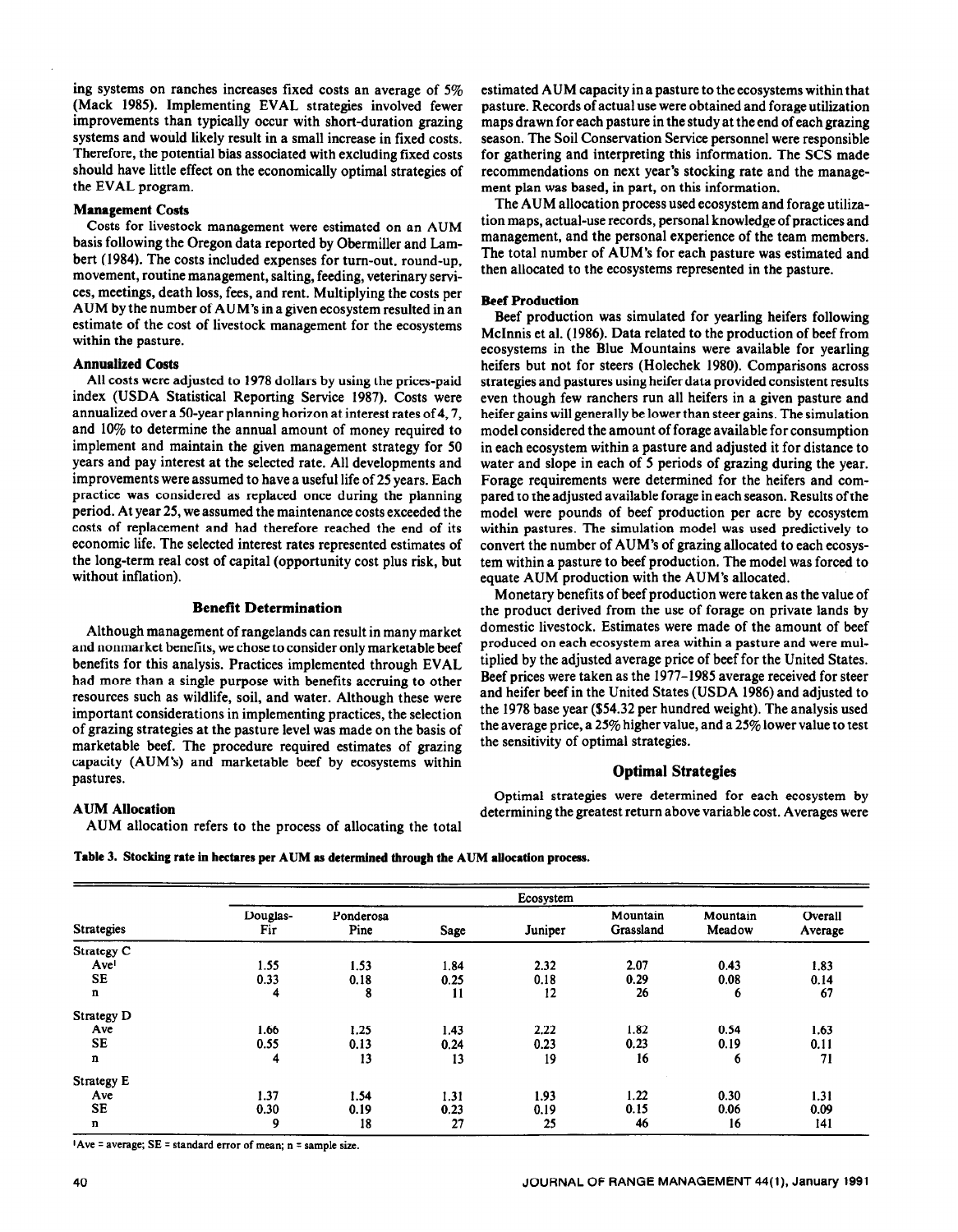taken across pastures at the same strategy level. Variable costs were taken as the sum of the annualized costs for improvements, improvement maintenance, and management costs. Fixed costs were excluded from the analysis. Optimal strategies were determined for 27 different combinations of interest rates (3 rates), beef prices (3 levels), and management costs (3 levels). Stocking rates, costs, benefits, and net revenues were analyzed using analysis of variance procedures to determine differences among ecosystems and strategies.

# **Results and Discussion**

Management strategies implemented through EVAL were successful in providing increased grazing capacity (Quigley et al. 1986). During EVAL, strategies were implemented and monitored on 139 pastures (Table 2). Within these pastures Douglas-fir *(Pseudotsuga menziesii),* ponderosa pine *(Pinusponderosa),* western larch *(Lurix occidentalis),* sagebrush *(Artemisia* spp.), juniper *(Juniperus* spp.), mountain grassland, and mountain meadow ecosystems were represented as characterized by Garrison et al. (1977). Sufficient data for analysis existed only for extensive, intensive, and commodity production (C, D, and E) strategies on private land. The western larch ecosystem was excluded from the analyses due to insufficient data across all strategy levels. The

optimal strategies described here are optimal above the environmental management (B) level.

#### **Stocking Rates**

**The** anticipated pattern of less land required per AUM as management intensity increased was generally observed. Stocking rates were greater with strategy E (commodity production) level than with strategy C (extensive) on all ecosystems except for the ponderosa pine ecosystem, which were similar (1.53 hectares/ AUM vs. 1.54 hectares/ AUM) (Table 3). Private land pastures were generally small and tended to have uniform treatment on all ecosystems within a pasture. For example, when strategy E was implemented on a pasture with Douglas-fir, mountain meadow, and jumper, improvements included all 3 ecosystems with such practices as thinning, juniper control, and seeding. Thus, increased capacities were generally noted in all ecosystems within pastures at the E level. At strategy D (intensive), the implementation of cultural treatments may not have involved all ecosystems within a pasture but the entire pasture was included in the management strategy. Use may then shift away from other ecosystems within that pasture resulting in a relative reduction in capacity on those ecosystems. This different treatment is likely the reason for the decreased capacity between strategies C and D on Douglas-fir and mountain

**Table 4. Costs, benefits, and net returns above variable costs (1978 dollars per hectare) on private land with interest rate at 7%, beef price at SS4.32 per hundred weight, and management costs at S3.67 per AUM.** 

|                           |                 |                   |               | Ecosystem |                       |                    |                    |
|---------------------------|-----------------|-------------------|---------------|-----------|-----------------------|--------------------|--------------------|
| Strategies                | Douglas-<br>Fir | Ponderosa<br>Pine | Sage          | Juniper   | Mountain<br>Grassland | Mountain<br>Meadow | Overall<br>Average |
| Strategy C<br>Sample size | 4               | 8                 | $\mathbf{11}$ | 12        | 26                    | 6                  | 67                 |
| Costs                     |                 |                   |               |           |                       |                    |                    |
| Ave <sup>1</sup>          | 7.93            | 7.61              | 6.82          | 7.46      | 6.20                  | 23.45              | 8.35               |
| <b>SE</b>                 | 1.83            | 0.86              | 1.06          | 2.08      | 0.40                  | 5.19               | 0.86               |
| <b>Benefits</b>           |                 |                   |               |           |                       |                    |                    |
| Ave                       | 23.45           | 28.66             | 25.62         | 16.65     | 25.25                 | 107.46             | 31.43              |
| <b>SE</b>                 | 3.26            | 3.04              | 6.89          | 1.31      | 2.57                  | 20.44              | 3.73               |
| Net Returns               |                 |                   |               |           |                       |                    |                    |
| Ave                       | 15.49           | 21.05             | 18.80         | 9.22      | 19.03                 | 84.01              | 23.08              |
| <b>SE</b>                 | 2.03            | 2.32              | 5.93          | 2.20      | 2.32                  | 15.81              | 3.06               |
| Strategy D                |                 |                   |               |           |                       |                    |                    |
| Sample size               | 4               | 13                | 13            | 19        | 16                    | 6                  | 71                 |
| Costs                     |                 |                   |               |           |                       |                    |                    |
| Ave                       | 6.62            | 12.43             | 11.64         | 8.55      | 9.91                  | 43.37              | 12.97              |
| <b>SE</b>                 | 1.48            | 2.18              | 1.68          | 1.01      | 1.85                  | 21.82              | 2.15               |
| <b>Benefits</b>           |                 |                   |               |           |                       |                    |                    |
| Ave                       | 27.06           | 36.25             | 35.93         | 19.37     | 26.46                 | 108.97             | 35.09              |
| <b>SE</b>                 | 8.45            | 3.90              | 6.42          | 2.52      | 5.51                  | 36.42              | 4.45               |
| Net Returns               |                 |                   |               |           |                       |                    |                    |
| Ave                       | 20.46           | 23.82             | 24.29         | 10.85     | 16.56                 | 65.61              | 22.14              |
| <b>SE</b>                 | 7.17            | 3.85              | 5.07          | 2.40      | 4.57                  | 17.94              | 2.77               |
| Strategy E                |                 |                   |               |           |                       |                    |                    |
| Sample size               | 9               | 18                | 27            | 25        | 46                    | 16                 | 141                |
| Costs                     |                 |                   |               |           |                       |                    |                    |
| Ave                       | 16.63           | 11.51             | 18.88         | 11.81     | 17.15                 | 43.34              | 18.75              |
| <b>SE</b>                 | 4.89            | 2.22              | 2.57          | 2.40      | 2.17                  | 4.82               | 1.41               |
| <b>Benefits</b>           |                 |                   |               |           |                       |                    |                    |
| Ave                       | 48.60           | 37.24             | 52.78         | 29.87     | 57.70                 | 166.13             | 60.93              |
| <b>SE</b>                 | 14.04           | 7.44              | 8.23          | 6.20      | 8.23                  | 21.74              | 5.39               |
| <b>Net Returns</b>        |                 |                   |               |           |                       |                    |                    |
| Ave                       | 31.97           | 25.72             | 33.90         | 18.06     | 40.55                 | 122.76             | 42.18              |
| <b>SE</b>                 | 9.22            | 5.39              | 6.23          | 4.05      | 6.38                  | 17.69              | 4.13               |

'Ave = average; SE = standard error of the mean.